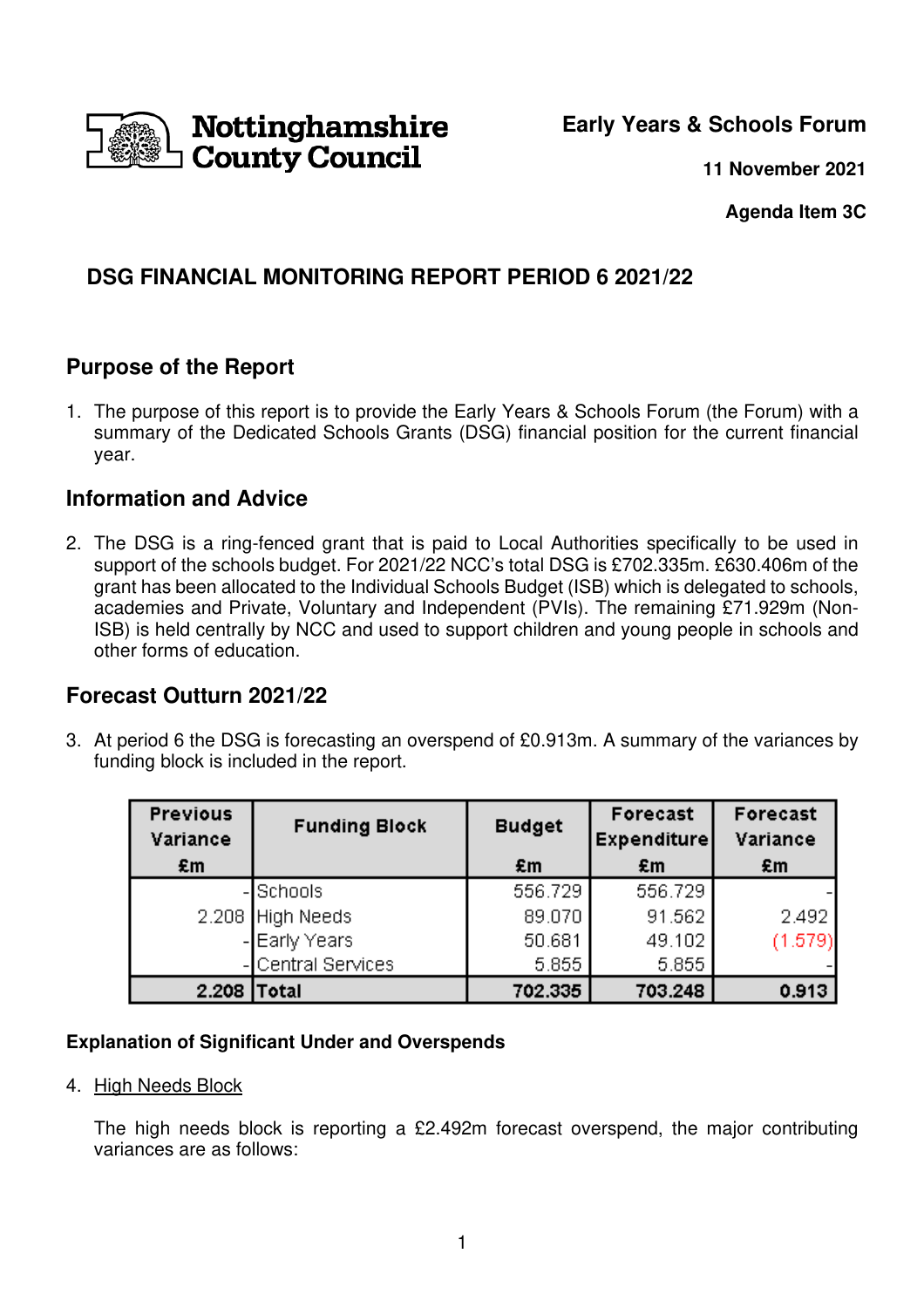| Period 4<br>Forecast<br>variance | Change | <b>Service</b>                                                                       | <b>Budget</b><br>Allocation<br>2021/22 | Forecast<br><b>Expenditure</b><br>2021/22 | Variance<br>2021/22 |
|----------------------------------|--------|--------------------------------------------------------------------------------------|----------------------------------------|-------------------------------------------|---------------------|
| £000                             | £000   |                                                                                      | £000                                   | £000                                      | £000                |
| 343                              |        | (233) Special School Budgets (Including Academy place funding paid directly by ESFA) | 28,313                                 | 28,423                                    | 110                 |
|                                  |        | -Special School Equipment & Therapies                                                | 823                                    | 823                                       |                     |
| (17)                             |        | - Place Funding for AP, CCP and FE providers                                         | 1,180                                  | 1,163                                     | (17)                |
|                                  |        | - Mainstream Enhanced Provision + Special School Hubs                                | 748                                    | 748                                       |                     |
| (242)                            |        | 10 Inclusion Services                                                                | 3,725                                  | 3,493                                     | (232)               |
| 5                                |        | Devolved Partnership Funding                                                         | 5,265                                  | 5,270                                     | 5                   |
| (116)                            |        | 44 Partnership Team                                                                  | 812                                    | 740                                       | (72)                |
|                                  |        | (6) SEN Home to School Transport                                                     | 1.764                                  | 1,758                                     | (6)                 |
| 500                              |        | - Post 16 High Needs (outside of special schools and academies)                      | 6,100                                  | 6,600                                     | 500                 |
| 1.741                            |        | 438 Independent Specialist Provision (EHC Plan)                                      | 19,913                                 | 22,092                                    | 2,179               |
|                                  |        | - Independent Specialist Provision (Non EHC Plan)                                    | 1,433                                  | 1,433                                     |                     |
|                                  |        | Targetted High Level Needs (HLN)                                                     | 6,104                                  | 6,104                                     |                     |
|                                  |        | - Additional family needs (AFN)                                                      | 9,078                                  | 9,078                                     |                     |
|                                  |        | - Family Network Funding (FNF)                                                       | ,306                                   | ,306                                      |                     |
| (2)                              |        | - Health Related Education Team                                                      | 961                                    | 959                                       | (2)                 |
| (37)                             |        | 46 Physical Disability Specialist Service                                            | 335                                    | 344                                       | -91                 |
| 19                               |        | (15) SEND Divisional Costs                                                           | 960                                    | 964                                       | 4                   |
| 14                               |        | - Import/ Export Adjustment                                                          | 250                                    | 264                                       | 14                  |
| 2,208                            |        | 284 Total                                                                            | 89,070                                 | 91,562                                    | 2,492               |

- £2.179m overspend is stemming from an unprecedented increase in demand for new Education, Health and Care plans (EHCP) meaning more places are required in the more expensive independent sector. The increase in demand is being felt across the country therefore the increase demand could also lead to even further price increases.
- £0.500m estimated overspend on Post-16 places, A firmer estimate will be made later in the Autumn as new places are confirmed to be taken up from September.
- £0.110m overspend on places in other local authorities (OLA) for special schools. The income and expenditure to/from other LAs tend to go on for several years before final settlement.
- £0.232m underspend in the Inclusion Service mainly due to vacant posts and less travel due to the pandemic.

#### 5. Early Years Block

The Early Years block is reporting a £1.6m forecast underspend. Given the significant changes to the funding calculation for 2021/22 and the ongoing impact of the pandemic has on pupil numbers this forecast does come with some very strong caveats.

To take account of any reduction in pupil numbers caused by the pandemic at the January 2021 Census date (when the country was in a lockdown) the ESFA have changed the funding from being based on the January Census (5/12ths of January 2021 and 7/12ths of January 2022) to being 5/12ths of May 2021, 4/12ths of October 2021 and 3/12ths of the January 2022 censuses with the aim of aligning the pupil patterns of the pandemic with the funding and the payments.

The funding calculation is also not in the same weekly pattern as the payments that are made. For example, the summer term is funded on 5/12ths of 38 weeks, which is 15.83 weeks, where as the summer term is paid for 13 weeks. As the summer term pupil numbers are normally higher this should benefit us and is reflected in the forecast. However, the remaining terms work the other way with more weeks paid out than funding received e.g. Autumn is funded on 4/12ths (or 12.67 weeks) but paid on 14 weeks.